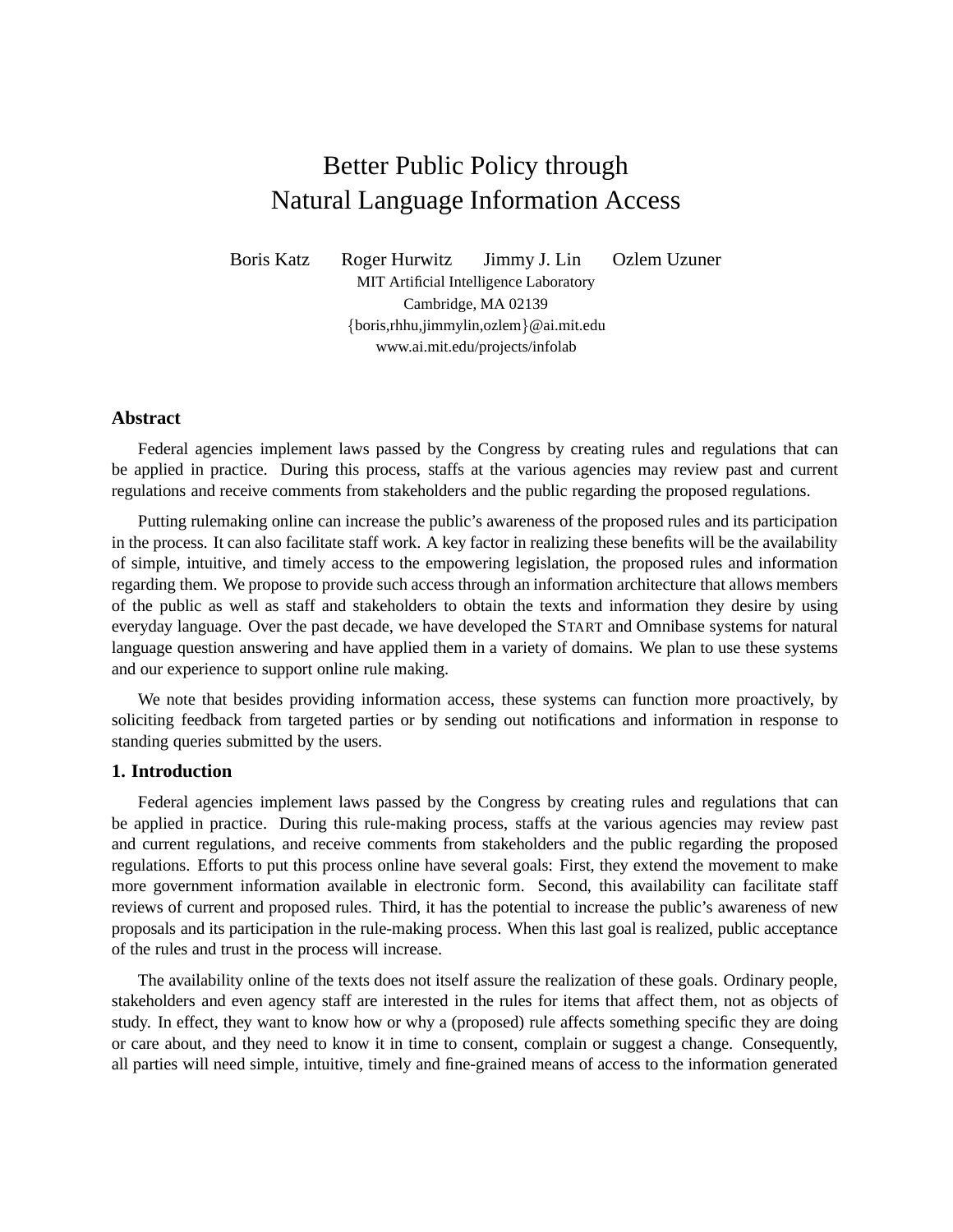in rulemaking. The recent creation at www.regulations.gov of a site that collects topically indexed links to electronic dockets is certainly a step toward simplifying access, especially when there are about two hundred agencies that can make rules. Nevertheless, someone who browses this site to find out about a specific issue will have to look through all the dockets returned for a keyword that subsumes his issue. Moreover, if the user also want to know whether Congress had anything to say about the issue when it created the empowering legislation or what other people have to say about the rule, he will have to search elsewhere and further.

Note, the ordinary member of the public remains at a disadvantage vis a vis the agencies and stakeholders, such as business and advocacy groups. The agencies and stakeholders have information specialists working for them, with knowledge and time to track the rules, understand their contexts and grasp their possible implications. Furthermore, the stakeholders are typically aware of a process well before an agency notifies the public of its intent to issue new rules and invites comments. Some groups may have lobbied to get the empowering legislation to meet their interests; while others may have influenced an agency's initial deliberations over whether and what new rules were needed to meet the legislative intent.

While we have no illusions that information technology can eliminate these gaps, we believe the appropriate information access architecture can reduce them and improve in several respects the efficacy and experience of all parties to rulemaking. This architecture enables people to access information by using ordinary language to ask the questions they want the information to answer. It leverages the natural language question answering technology that we have developed over the past decade, per our belief that natural language is the best information access mechanism for people, since it is intuitive, easy to use, requires no specialized training and is arbitrarily specific.

The particular payoffs for this architecture are the increased relevance for the user of the information returned, a potentially enhanced voice for ordinary members of the public and the possibility of a member being notified early about rulemaking that concerned him. First, in this architecture all the currently available information that addresses the user's question would be retrieved, that is, the relevant segments of rules, proposals, comments and other documents. Second, agency officials could use it to aggregate opinions concerning various parts of the proposed rules. Third, users could submit their questions as standing queries, against which new information, such as early discussions in an agency regarding the empowering legislation, would be measured. A user would be notified, when the information addressed his question.

# **2. Natural Language Annotations: Knowledge about Knowledge**

Our approach to providing the user with "just the right information" is based on the idea of teaching the computer *where* and *how* to find the right pieces of knowledge, by giving it *knowledge about the knowledge*. This idea has been implemented in START (Katz, 1988; Katz, 1997), the first natural language question answering system available on the World Wide Web. Since it came on-line in December, 1993, START (http://www.ai.mit.edu/projects/infolab) has engaged in exchanges with hundreds of thousands of users all over the world, supplying them with useful knowledge.

To answer natural language questions, START uses natural language annotations (Katz, 1997), which are machine-parseable sentences and phrases that describe the content of various information segments and help identify the right piece of information. The annotations serve as metadata describing the types of questions that a particular piece of knowledge is capable of answering. For example, a web page about the Consumer Broadband and Digital Television Promotion Act –legislative background information on rulemaking by the Federal Communications Commission– might be annotated as follows:

CBDTPA anti-copy bill. Sen. Fritz Hollings introduced CBDTPA on March 21, 2002.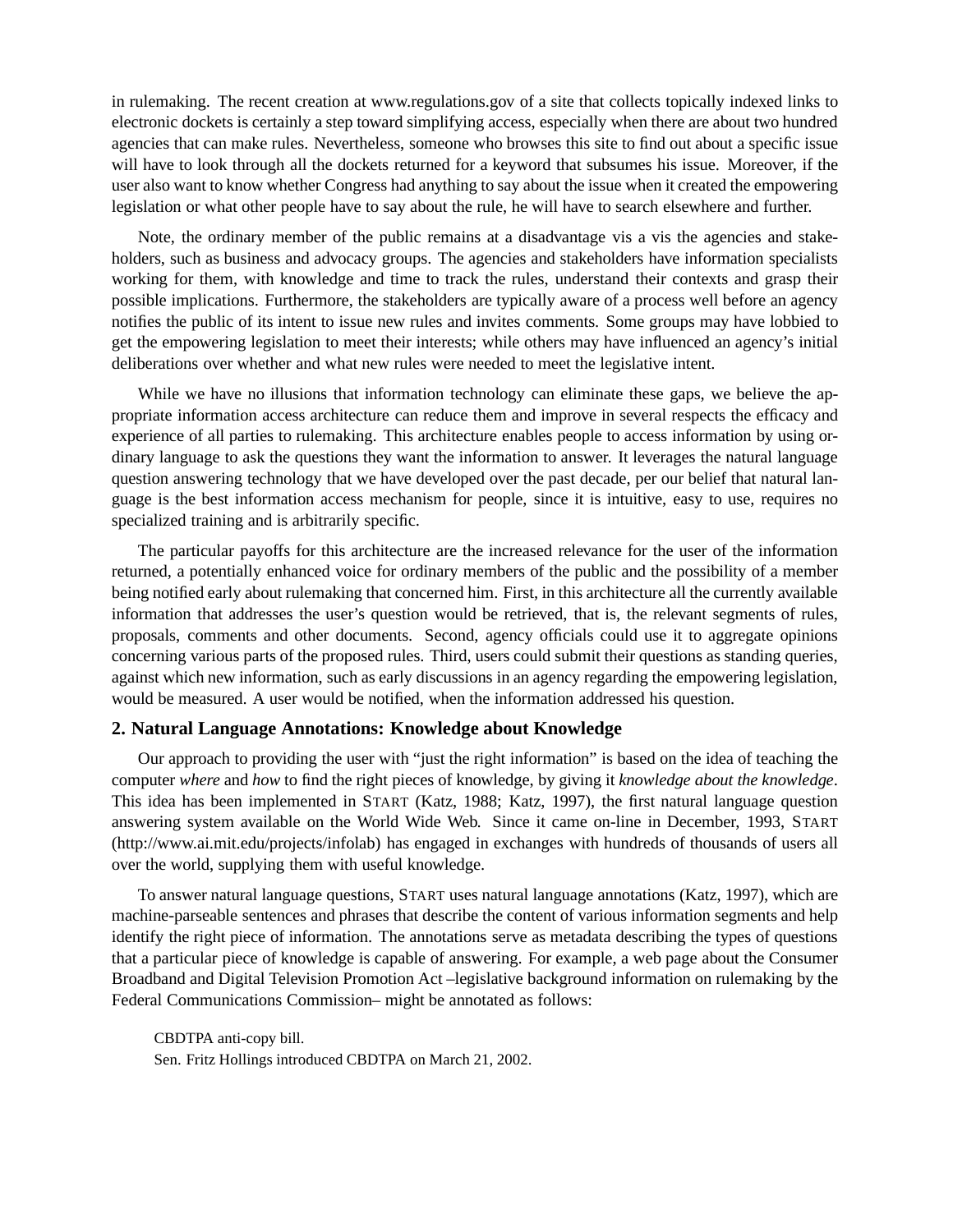CBDTPA was previously known as SSSCA. CBDTPA prohibits the sale of technology that does not include copy-protection standards.

START parses these annotations and stores the parsed structures (embedded ternary expressions (Katz, 1988)) with pointers back to the original information segment. When a question is asked, the user query is compared against the annotations stored in the knowledge base. This match occurs at the level of syntactic structures and linguistically sophisticated machinery, such as synonymy/hyponymy, ontologies, and structural transformation rules operate in the matching process and allows the system to handle complex syntactic alternations involving verb arguments. When a match is found between ternary expressions derived from annotations and those derived from the query, the segment corresponding to the annotations is returned to the user as the answer. For example, given the annotations above START can answer the following questions:

When was CBDTPA introduced? The CBDTPA was introduced by whom? What was the CBDTPA previously called?

Because START can understand user questions, it can provide precise answers, even when there are syntactic or lexical mismatches between queries and their answers; for example, the annotation ". . . previously known as..." can match a question phrased with "... previously called...".

Another important feature of the annotation concept is that any information segment can be annotated, including images, videos and even procedures (see Figure 1). This feature is the basis of another aspect of the START system: providing natural language information access to structured and semi-structured data.

## **3. Annotating Structured and Semi-structured Knowledge**

A useful extension of our annotation technology is the ability to easily access the enormous quantities of structured and semi-structured data available online. Structured information refers to collections of records, often stored in a database, that have fixed fields. A registry of motor vehicles is a good example: every car has a license plate, a registered owner, and additional properties. Semi-structured information is a set of records that is often stored as loosely connected web pages. Some records may have missing or extra fields, or the properties may be inconsistently formatted across the records. To provide uniform access to variously structured and semi-structured online sources, we developed Omnibase, a "virtual" database that serves as an "abstraction layer" over these diverse resources.



Figure 1: Sample responses from START.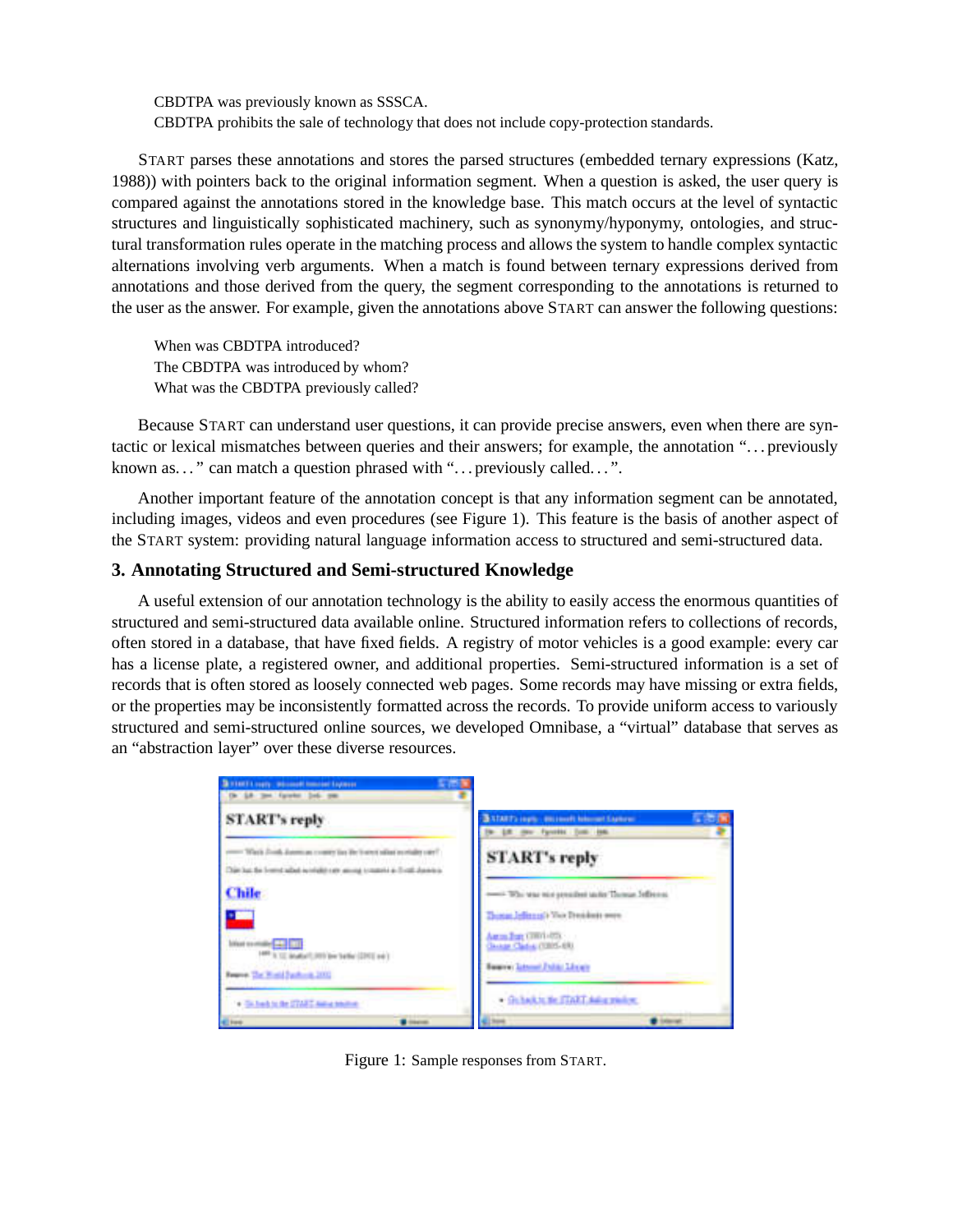Omnibase acts like you probably would, if someone asked you "When was Rutherford Hayes president of the United States?" You would find a resource with the answer, e.g., a biographical dictionary or a web site about presidents, find the entry for Rutherford B. Hayes, and see the date of his inauguration. Millions of questions can be answered by following this same recipe: extract an *object* (Rutherford Hayes) and a *property* (presidential term) from the question, find a data source (e.g., the Internet Public Library web site) for that type of object, look up the object's web page, and extract the *value* for the answer. START and Omnibase cooperate to answer natural language questions in much the same way. From its knowledge base, START figures out that the above question can be answered by a page from the Internet Public Library. Accordingly, it constructs an object–property–value (OPV) query for Omnibase:

(get "ipl" "Rutherford Hayes" "presidential-term")

Omnibase looks up the data source and property to find an associated wrapper script and applies the script to the object in order to retrieve the property value for the object:

```
(get "ipl" "Rutherford Hayes" "presidential-term") =>
("March 4, 1877 -- March 3, 1881")
```
START then assembles the answer and presents it to the user either as a fragment of HTML or couched in natural language (see Figure 2).

| m             | hetclape: START's reply                                                                              |  |
|---------------|------------------------------------------------------------------------------------------------------|--|
| START's reply |                                                                                                      |  |
|               |                                                                                                      |  |
|               | Rutherford Hirchard Hayes was president of the United States<br>from March 4, 1877 to March 3, 1881. |  |
|               | Source: Internet Public Library                                                                      |  |
|               | <b>BOTTLE</b>                                                                                        |  |

Figure 2: START answering a question with data from Omnibase, presented within a generated sentence.

Using our OPV data model, START can currently answer millions of natural language questions about places (e.g., cities, countries, lakes, coordinates, weather, maps, actors, directors), people (e.g., birth dates, biographies), dictionary definitions, and much, much more.

We believe that our technology for organizing semi-structured data will prove to be very valuable in the domain of public policy. Many government agencies and offices already maintain semi-structured knowledge sources that could be seamlessly integrated into Omnibase to provide the public with natural language information access to a wealth of information. For example, if a database of bills were structured using our object–property–value data model and integrated into Omnibase, users could then ask a variety of interesting questions, including questions that require some computation:

What bills has Fritz Hollings introduced? By what margin did the Digital Millennium Copyright Act pass in the House? Were more bills introduced in 1995 than in 1994? Which senators have supported more than one anti-tobacco bills? What bill passed by the largest margin in 2000? What's the longest bill ever considered by Congress?

In many cases, however, appropriate databases in policy-related domains do not exist. We believe that our experiences will help set up the infrastructure necessary for constructing such databases. Specifically,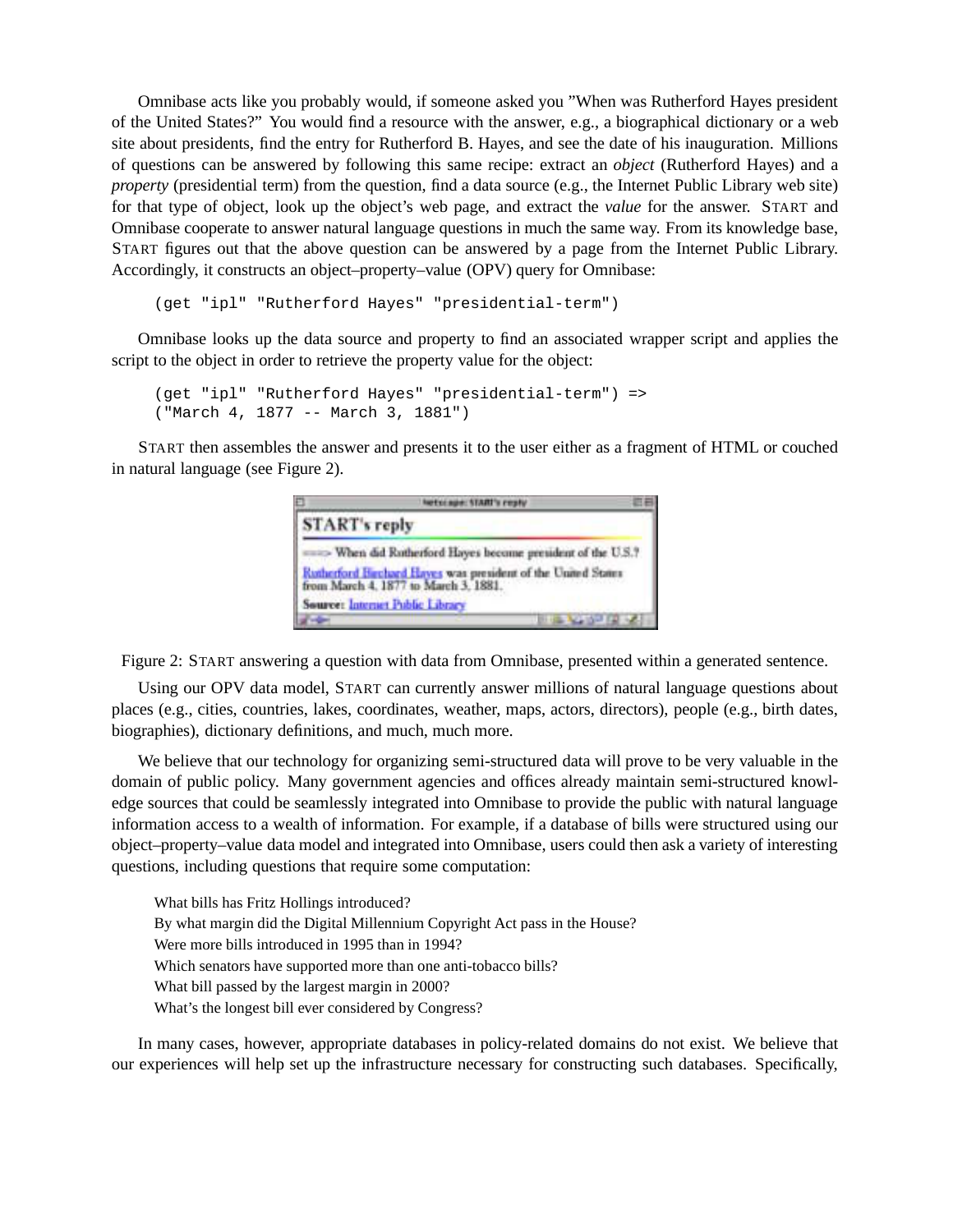our OPV data model serves as a guide for organizing data; because our model is grounded in real user queries, we can better ensure that newly constructed databases will be easy and intuitive to understand.

# **4. Leveraging Information Access Technologies**

As for rule-making, our discussion of Omnibase suggests that public comments would be more useful and accessible to regulators if they were collected as semi-structured information. This can be accomplished with comment interfaces that capture the section(s) of a proposed rule returned in response to a query and commented on. The results would give officials and the public alike a first-cut basis for assessing the distribution of opinion regarding the various sections and for identifying the controversial parts.

We recognize that short, parsable response might not adequately articulate the opinions regarding the various parts of a proposal or the proposal as a whole. To solicit more extensive public commentary and participation in the rulemaking process, we plan to provide a distributed framework where ordinary users can express their comments and provide natural language annotations that epitomize these comments. As in the Open Meeting System (Hurwitz and Mallery, 1996), users could be asked to indicate explicitly the thrust of their comment, e.g., an argument for or against the proposal, an alternative suggestion. These annotations could then be used to answer questions like "Give me the arguments against CBDTPA." Annotations could also include interpretations and explanations of the information in question and even links to other material.

Annotations collected from a variety of different people would be very useful in broadening the coverage of an information access system. Finally, comments can be automatically collected and summarized to give an overall picture of public approval or disapproval regarding a particular rule or policy. Such information could then be automatically circulated to all relevant agencies and identified stakeholders.

## **5. Ongoing Work**

Because START performs sophisticated syntactic and semantic processing of questions to pinpoint the exact information need of a user, questions can be answered with remarkable precision. In the period from January, 2002 to December, 2002, START and Omnibase replied to over 342 thousand queries from users all over the world. Of those, 69% were answered successfully by our system (54% of the questions answered were handled by Omnibase).

Although START and Omnibase provide access to a wealth of information, we are aware that there exist on the Web and elsewhere vast amounts of unstructured documents that cannot be handled by our semistructured database technology, and are too numerous to be annotated manually. Some of the governmental agency documents are in this category. To address this issue, we are developing two separate technologies: large-scale syntactic indexing and use of the Semantic Web.

Although full syntactic and semantic analysis of open-domain natural language text is beyond current technology, we believe we can augment START's manual-annotation-based approach with automatically built annotations, by extracting a limited subset of relations from unstructured text. This would automatically provide us with high precision question answering to vast numbers of documents. By employing robust natural language processing technology, we can extract syntactic relations from free text and automatically construct large-scale knowledge bases. These knowledge bases capture important relations in unstructured text, and provide information access capabilities far beyond standard "bag-of-words" information retrieval systems. We have implemented this technology in a system called Sapere (Katz and Lin, 2003), and demonstrated its effectiveness in providing high precision knowledge access to vast amounts of unstructured sources by making it possible to distinguish between two questions such as "What regulations does the Federal Railroad Administration control?" and "What regulations control the Federal Railroad Administration?" Since both these questions contain the same keywords, traditional keyword search engines